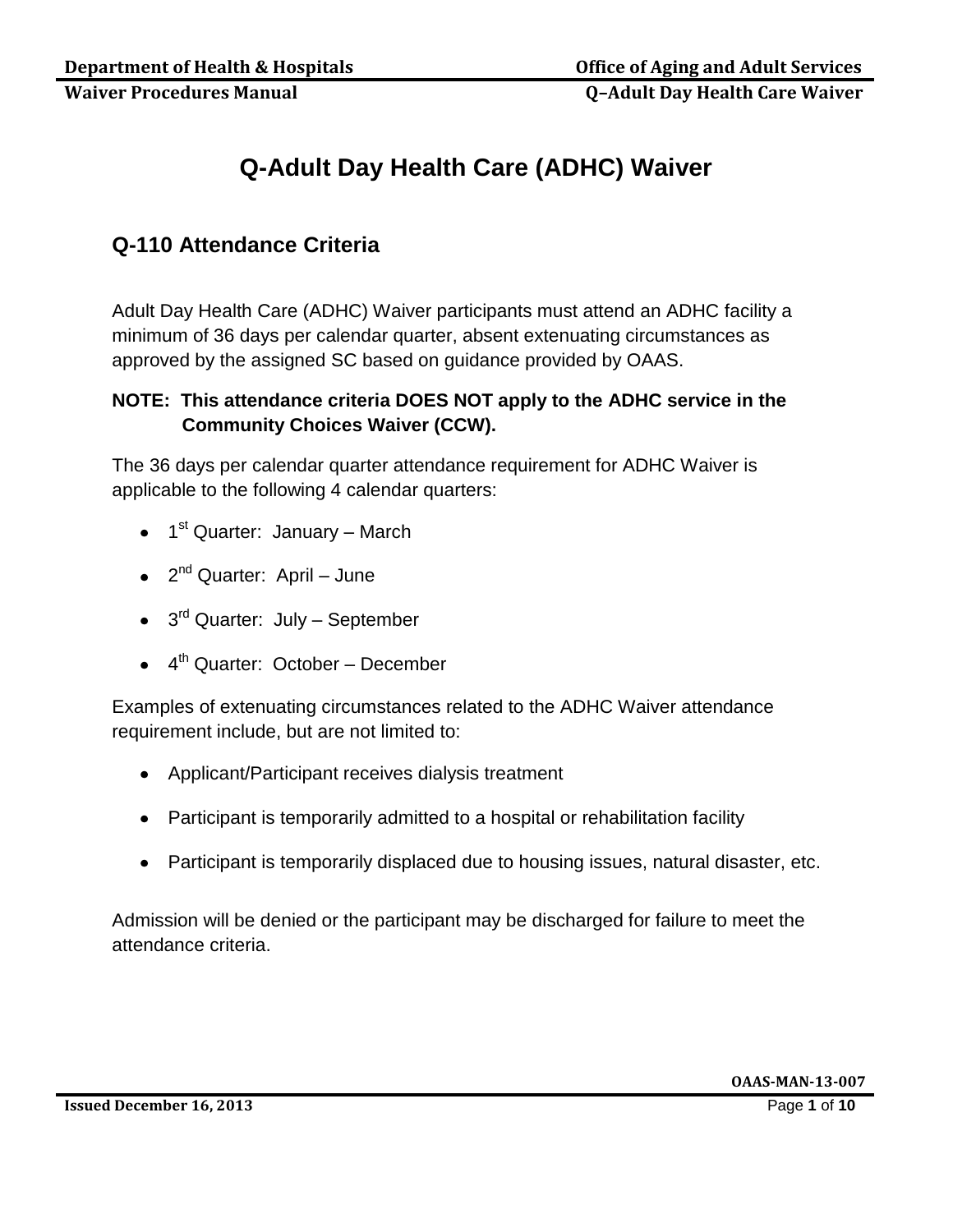## **Q-110.3 Initial ADHC Waiver Participants**

SC will:

- Inform the applicant of the attendance requirement criteria AND
- Develop the Plan of Care (POC) according to the attendance criteria.
- If the applicant does not agree to the attendance criteria, the SC will determine if extenuating circumstances exist.

If extenuating circumstances exist**,** the SC will:

- Adjust the POC as needed.
- Notify the ADHC provider and the **SC supervisor** that the applicant has been granted an exception with the reason AND
- Maintain a list of ADHC Waiver participants who have been granted an exception to the attendance criteria.

If extenuating circumstances do not exist, the SC will:

• Submit to RO for closure.

RO will submit request to OAAS State Office Service Review Panel (SRP) for denial.

**NOTE: If the SC is unsure if the applicant has an extenuating circumstance or not, he/she will refer the case to RO for further guidance.**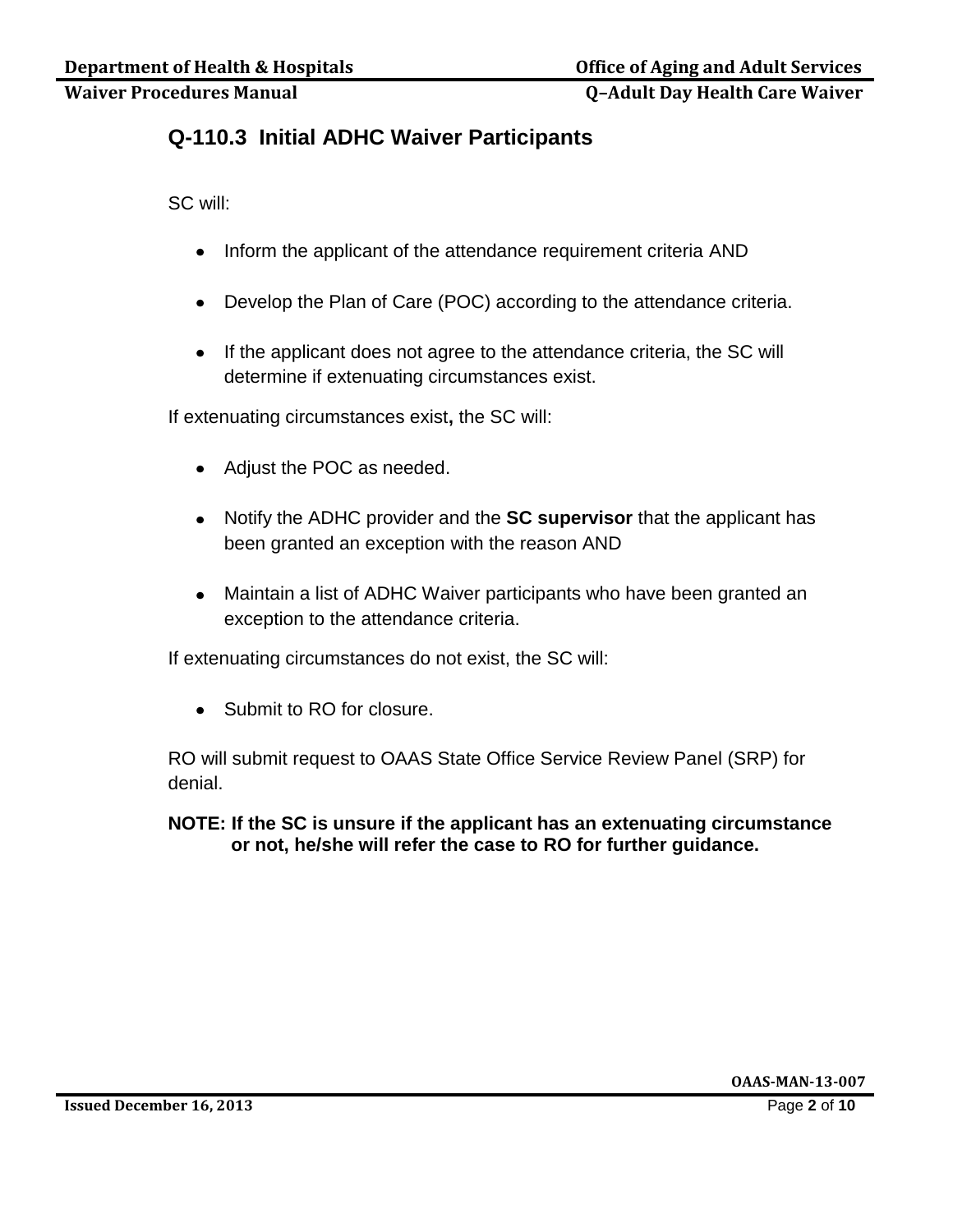# **Q-110.5 Current ADHC Waiver Participants**

SC will:

- Contact each ADHC Waiver participant whose POC indicates less than the required attendance criteria.
- Determine if extenuating circumstances exist.

If extenuating circumstances exist, the SC will:

- Document in the CMIS log and no changes are needed to the POC.
- Notify the ADHC provider and RO that the participant has been granted an exception and the reason.
- Maintain a list of ADHC Waiver participants who have been granted an exception to the attendance criteria.

If extenuating circumstances do not exist AND the participant agrees to comply with the attendance requirement, the SC will:

Revise the POC to comply with the attendance requirement and submit to the **SC supervisor** and/or DMC.

The DMC will process the POC Revision (Refer to POC Revision section).

If extenuating circumstances do not exist AND the participant does not agree to comply with the attendance requirement, the SC will:

Document in the CMIS log and submit to RO for closure/discharge.

RO will submit request to SRP for closure/discharge.

## **NOTE: If the RO is unsure if the participant has an extenuating circumstance or not, the case can be referred to SRP for further guidance.**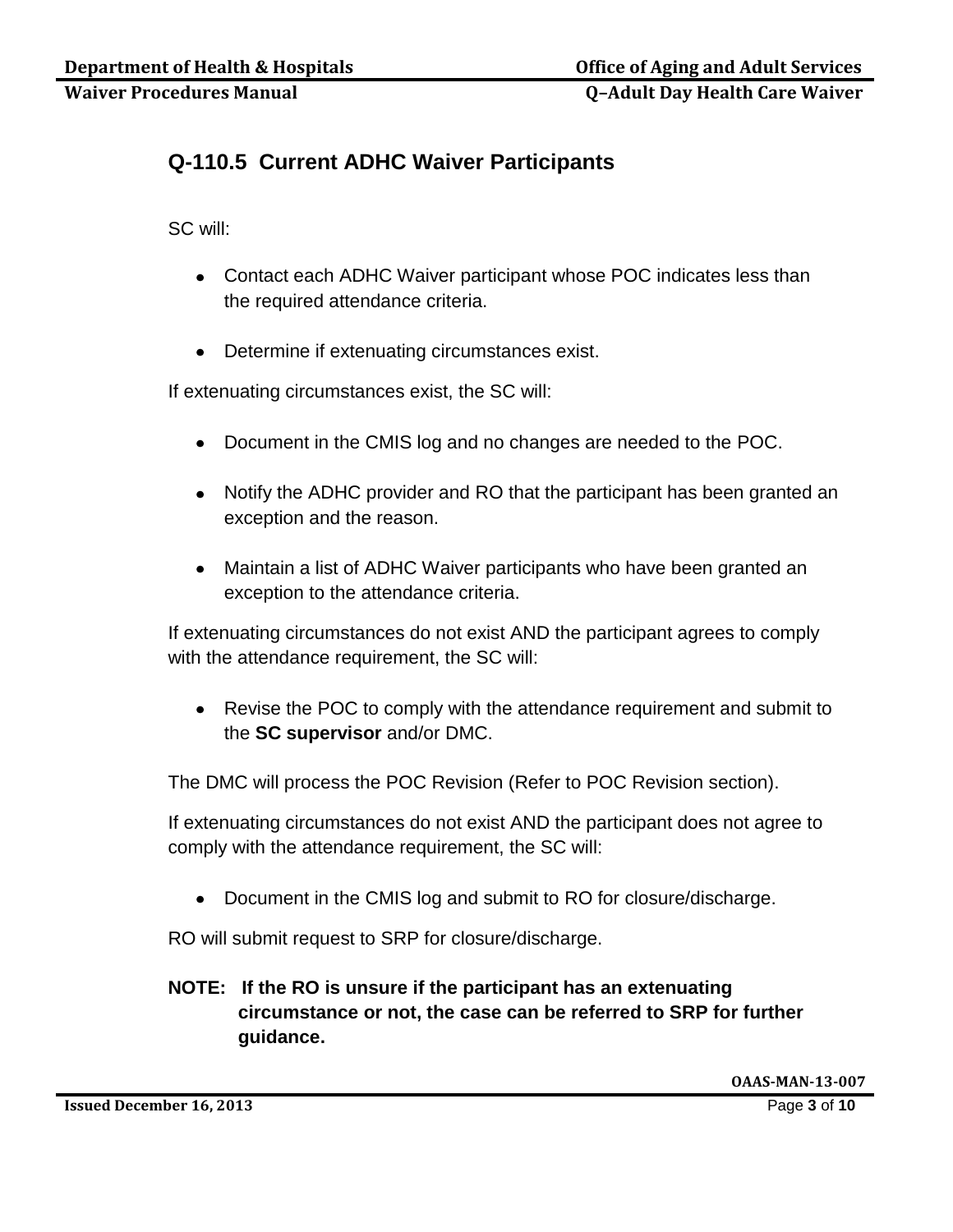# **Q-200 Covered Services for Adult Day Health Care (ADHC) Waiver**

# **Q-200.2 Adult Day Health Care (ADHC)**

For Adult Day Health Care (ADHC) definition and policy, refer to Adult Day Health Care under Covered Services in the Louisiana Medicaid Program ADHC Provider Manual.

SC will:

- Inform participant of ADHC.
- Offer Freedom of Choice (FOC) of all ADHC providers if participant chooses this service.
- Include ADHC in the POC and budget sheet.
- Submit the POC packet to the SC supervisor by following the procedures outlined in this manual.

SC supervisor will:

- Review and approve POC following the procedures outlined in this manual.
- Submit approved POC packet to the DMC, participant, provider(s) and RO following the procedures outlined in this manual.

#### **NOTE: Approved POC packet can be submitted by any SCA representative.**

DMC will:

• Issue PAs after approved POC is received from SCA.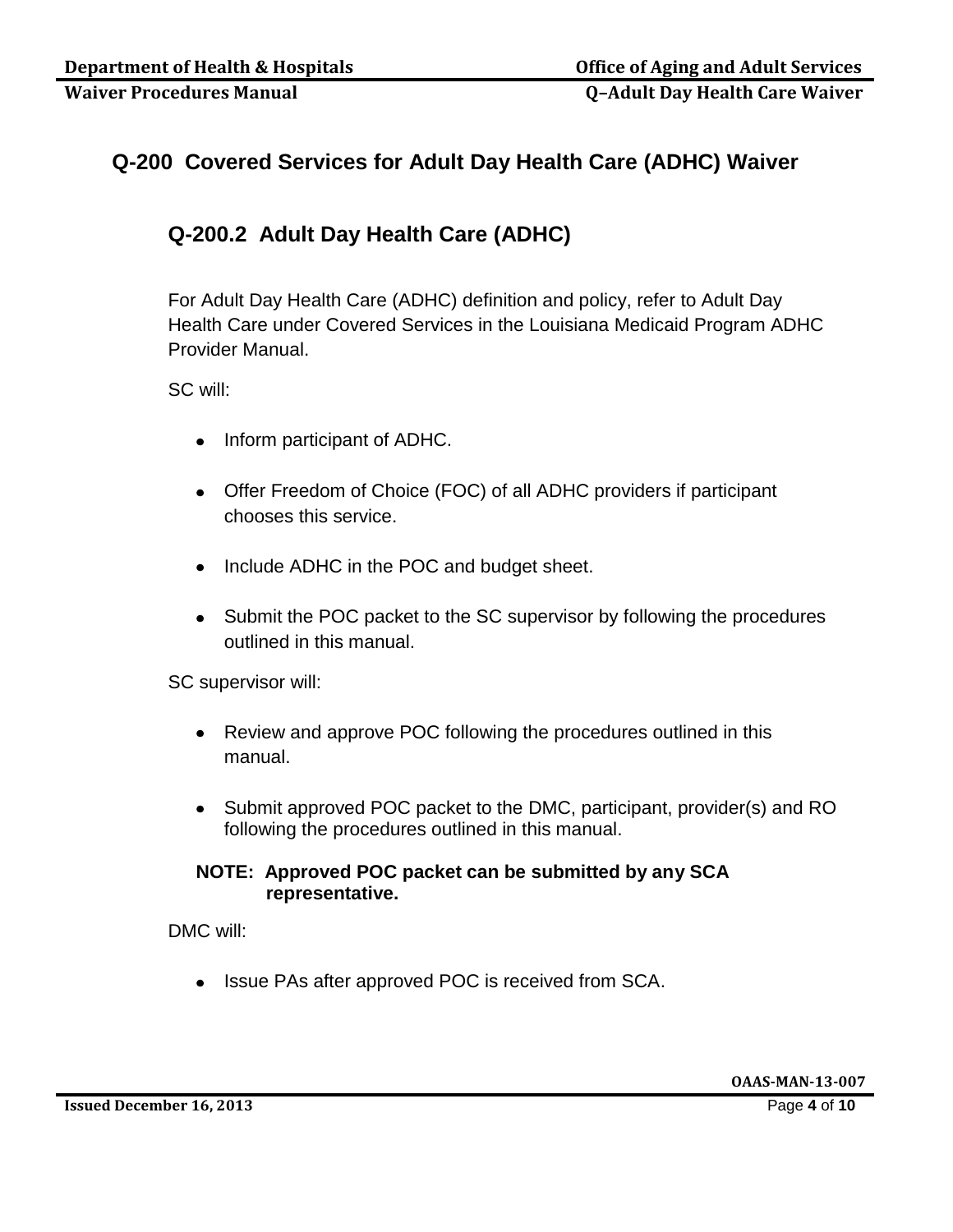# **Q-200.4 Support Coordination**

For Support Coordination definition and policy, refer to Support Coordination Section under Covered Services in the Louisiana Medicaid Program ADHC Provider Manual.

SC will:

- Inform participant of support coordination services.
- Include Support Coordination service in the Plan of Care (POC).
- Submit the POC packet to the SC supervisor by following the procedures outlined in this manual.

SC supervisor will:

Review and approve POCs to the DMC following the procedures outlined in this manual.

DMC will:

- Issue Prior Authorizations (PAs).
- Not release PAs for the previous month unless quarterly requirements are met and documented in CMIS.

# **Q-200.4.3 Contact Requirements**

**ADHC Waiver without in-home services only:** Quarterly face-to-face visits at the ADHC and one (1) face-to-face visit in the home at the annual re-assessment. The annual re-assessment visit in the home can be a substitute for the quarterly review at the ADHC. At least phone contacts for each month in which a face-to-face visit is not completed.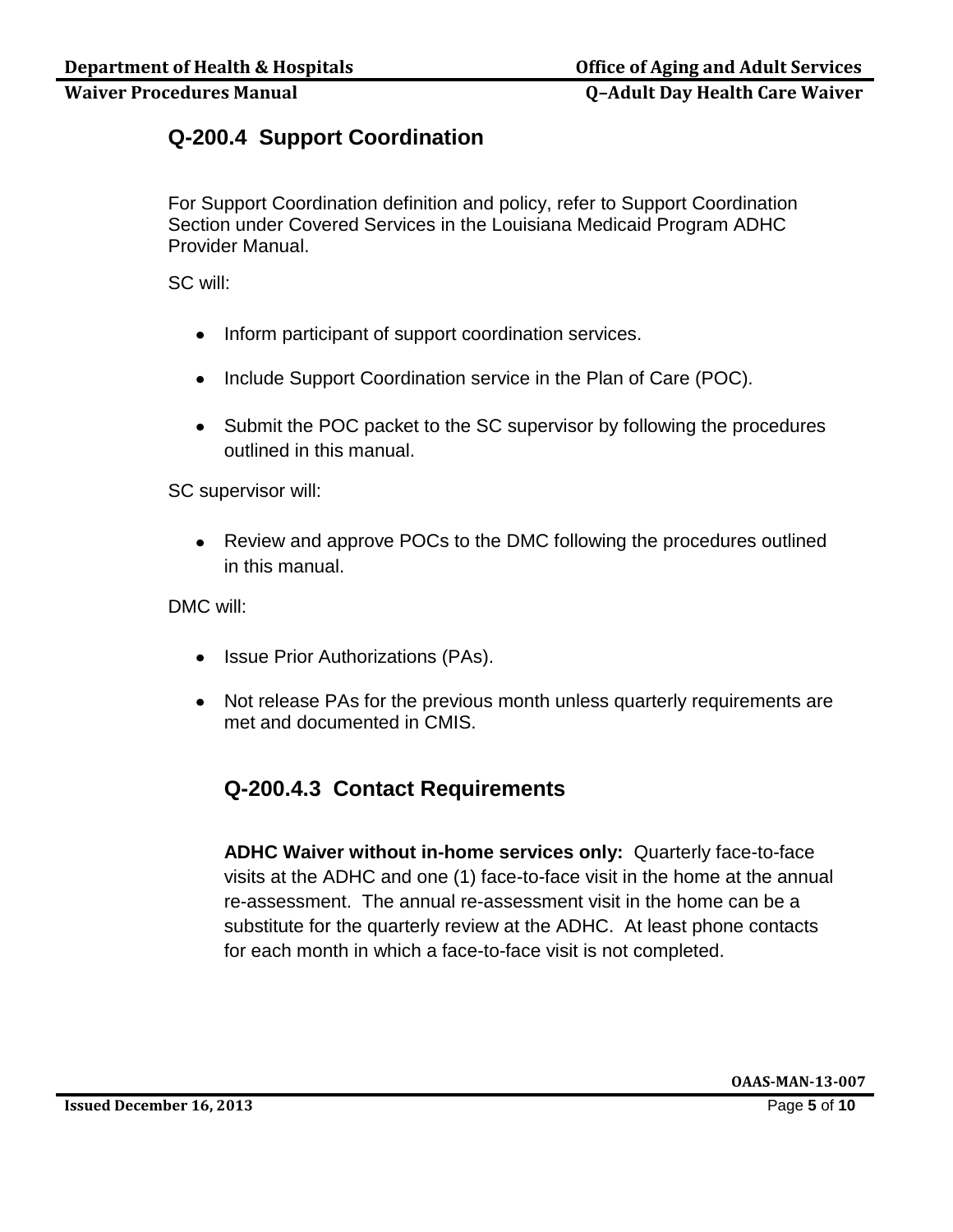**ADHC Waiver with in-home services:** Two (2) quarterly face-to-face visits at the ADHC and two (2) face-to-face visits in the home per POC year. At least phone contacts for each month in which a face-to-face visit is not completed.

**NOTE: Month is defined as a calendar month.**

**Quarter is defined as three (3) calendar months:**

- **1 st Quarter: January – March**
- **2 nd Quarter: April – June**
- **3 rd Quarter: July – September**
- **4 th Quarter: October - December**

# **Q-200.6 Transition Intensive Support Coordination (TISC)**

For Transition Intensive Support Coordination definition and policy, refer to Transition Intensive Support Coordination Section under Covered Services in the Louisiana Medicaid Program ADHC Provider Manual.

SC will:

- Inform participant of transition intensive support coordination services.
- Make monthly telephone calls directly with individual or face-to-face visits with individual in NF, if unable to talk directly with individual via telephone.

## **NOTE: If the individual lacks capacity to express his/her wishes or if interdicted, contact must be made with the appropriate legally responsible representative or the responsible representative.**

- Include TISC service in the Plan of Care (POC) up to six (6) months prior to transitioning from the NF.
- Visit individual's prospective residence.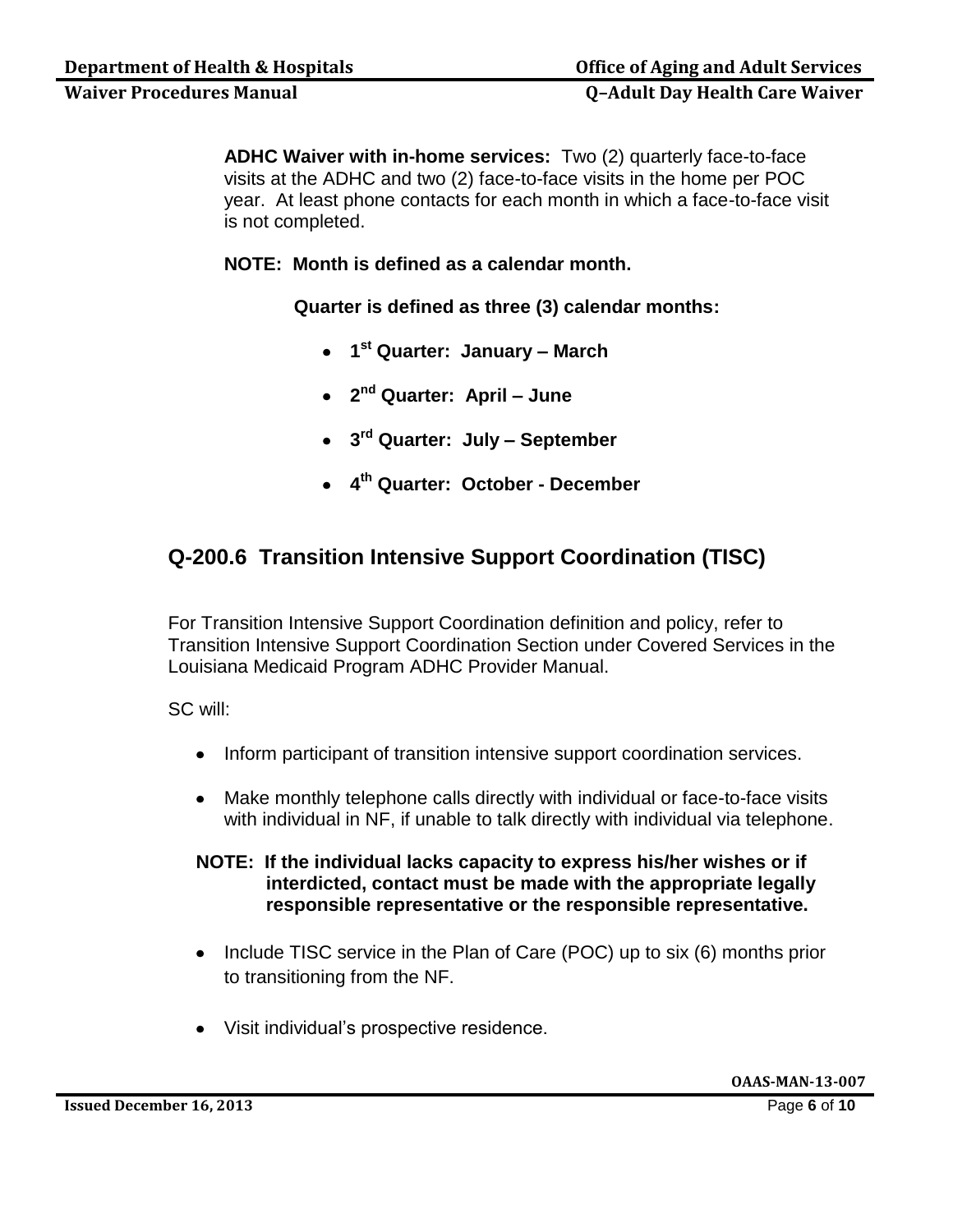• Submit the POC packet to the SC supervisor by following the procedures outlined in this manual.

SC supervisor will:

Review and approve POCs to the DMC following the procedures outlined in this manual.

DMC will:

• Issue Prior Authorizations (PAs).

# **Q-200.6.3 Contact Requirements**

**ADHC Waiver Transition Intensive Support Coordination:** Monthly phone contacts with the individual and/or legally responsible representative until the individual transitions home. If the SC is unable to make contact by phone, a face-to-face visit with the individual and/or legal or responsible representative must be conducted.

If the individual is unable to transition out of the NF after six (6) months, the SCs will follow up with monthly contacts (phone or face-to-face) until the individual transitions into the community.

#### **NOTE: Month is defined as a calendar month.**

**Quarter is defined as three (3) calendar months:**

- **1 st Quarter: January – March**
- **2 nd Quarter: April – June**
- **3 rd Quarter: July – September**
- **4 th Quarter: October - December**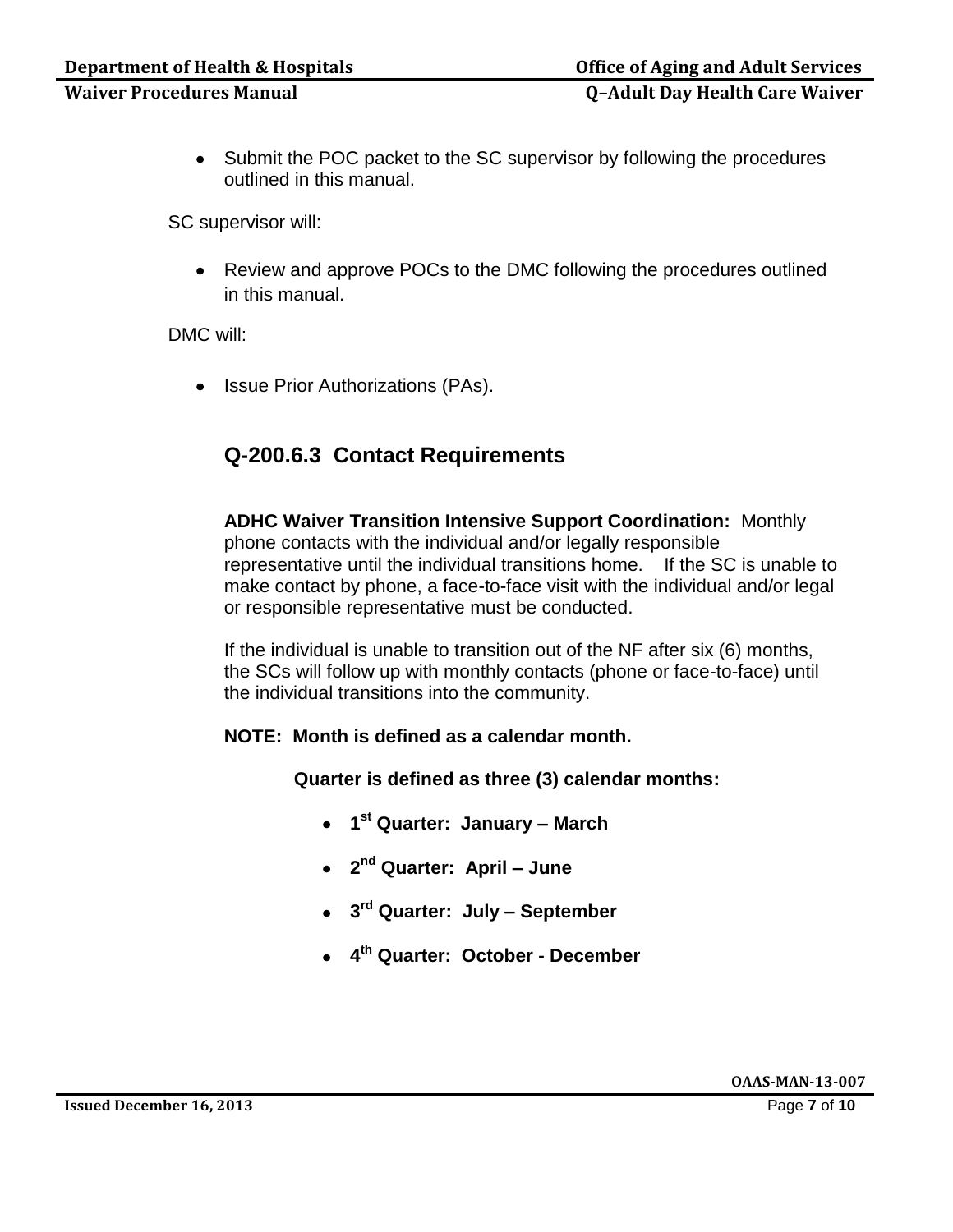# **Q-200.8 Transition Service**

For Transition Service definition and policy, refer to Transition Service section under covered services in the Louisiana Medicaid Program ADHC Provider Manual.

Transition Services essential to the individual's transition into community must be purchased and in place prior to Nursing Facility discharge.

Non-essential items can be obtained after transition has occurred.

SC will:

- Inform participant of Transition Services.
- Determine if Transition Services are needed and if so, identify payer(s) of those services.
- Complete the Transition Service Form (TSF).
- Include transition service in the POC and budget sheet.
- Submit the POC packet and TSF form to the SC supervisor by following the procedures outlined in this manual.

#### **NOTE: Purchases cannot be made until the TSF has been preapproved.**

SC supervisor will:

- Review and pre-approve TSF.
- Review and approve POC following the procedures outlined in this manual.
- Submit approved POC packet to the DMC, participant, provider(s) and RO following the procedures outlined in this manual.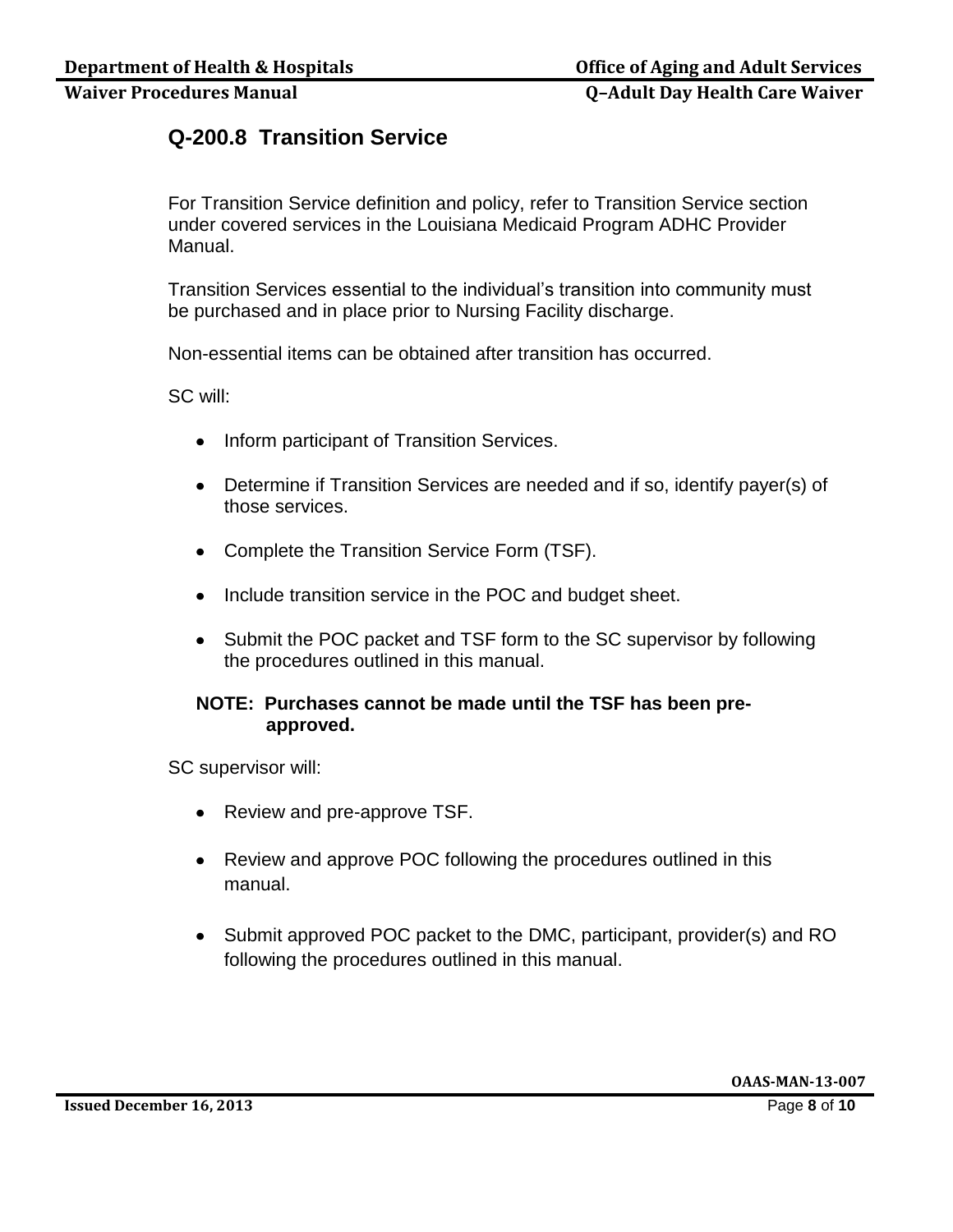## **NOTE: Approved POC packet can be submitted by any SCA representative.**

SC will:

- Assist with obtaining items identified on TSF.
- Verify that items purchased are listed on the TSF.
- Collect and submit original receipts to SC supervisor for verification.
- Submit a revised budget worksheet to SC supervisor reflecting the actual cost, if there are any discrepancies between the estimated and actual TS costs.

## **NOTE: On the day of discharge from NF, the SC will conduct a face-toface visit at participant's new residence to verify purchased items and document findings.**

SC supervisor will:

- Utilize the pre-approved TSF to ensure that only the item(s)/service(s) listed are reimbursed to the designated purchaser. The designated purchaser can be the individual, his/her responsible representative, DSP, SCA, or any other source. However, the SCA is the only source that can actually bill for Transition Services.
- Review TSF for final approval.
- Send TSF to DMC and RO.
- **NOTE: Any items not listed on the original approved TSF will not be reimbursed on this TSF. If additional items are discovered, then a new TSF and POC Revision must be completed.**

DMC will:

• Issue PAs after approved POC is received from SCA.